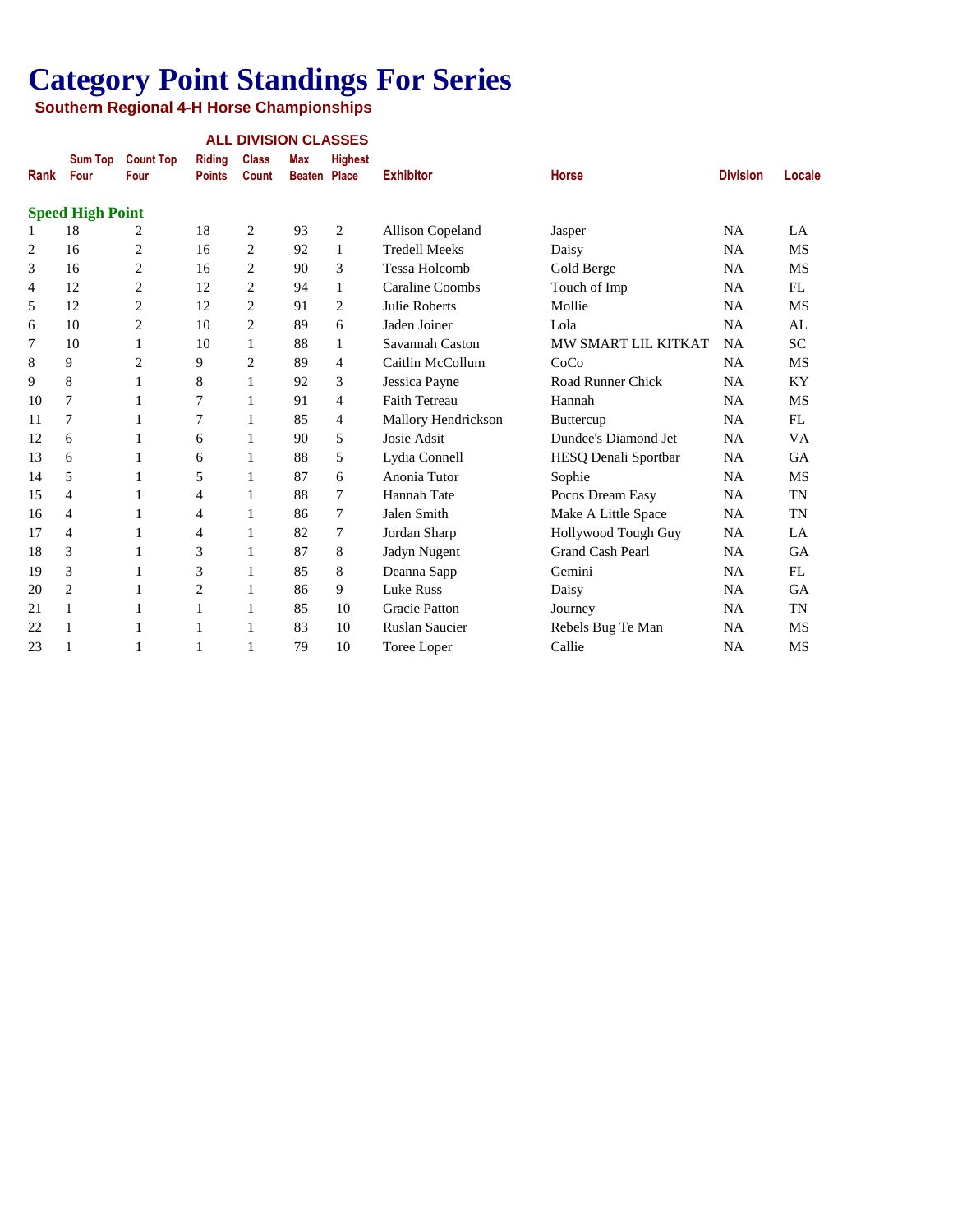|                |                          |                          |                                |                              | <b>ALL DIVISION CLASSES</b>       |                |                       |                           |                 |           |
|----------------|--------------------------|--------------------------|--------------------------------|------------------------------|-----------------------------------|----------------|-----------------------|---------------------------|-----------------|-----------|
| Rank           | <b>Sum Top</b><br>Four   | <b>Count Top</b><br>Four | <b>Riding</b><br><b>Points</b> | <b>Class</b><br><b>Count</b> | <b>Max</b><br><b>Beaten Place</b> | <b>Highest</b> | <b>Exhibitor</b>      | <b>Horse</b>              | <b>Division</b> | Locale    |
|                | <b>Hunter High Point</b> |                          |                                |                              |                                   |                |                       |                           |                 |           |
| $\mathbf{1}$   | 24                       | 3                        | 24                             | 3                            | 112                               | 1              | Paige Smith           | Zimo                      | NA              | FL        |
| 2              | 23                       | 4                        | 23                             | $\overline{4}$               | 110                               | 2              | Hannah Ford           | Huckleberry Finn          | <b>NA</b>       | <b>NC</b> |
| 3              | 21                       | 3                        | 21                             | 3                            | 114                               | $\mathbf{1}$   | Kacie Freeburg        | Set Sail                  | NA              | FL        |
| $\overline{4}$ | 16                       | 2                        | 16                             | $\overline{c}$               | 59                                | 1              | Reva Dandrow          | Free N Easy               | NA              | NC        |
| 5              | 14                       | 4                        | 14                             | $\overline{4}$               | 107                               | 6              | Morgan Spargo         | Blacktop                  | <b>NA</b>       | GA        |
| 6              | 13                       | $\overline{2}$           | 13                             | $\overline{2}$               | 58                                | 2              | Savannah Layfield     | Mini Cooper               | <b>NA</b>       | <b>GA</b> |
| 7              | 12                       | 3                        | 12                             | 3                            | 107                               | 5              | Hannah Williams       | Play It Loud              | <b>NA</b>       | NC        |
| 8              | 12                       | $\overline{c}$           | 12                             | $\overline{c}$               | 109                               | $\overline{4}$ | Katherine Hiers       | Expression                | <b>NA</b>       | <b>GA</b> |
| 9              | 12                       | $\overline{c}$           | 12                             | $\overline{2}$               | 108                               | 3              | <b>Elyse Blevins</b>  | Mardi Gras                | NA              | GA        |
| 10             | 11                       | 3                        | 11                             | 3                            | 103                               | 6              | Lily York             | Incounter                 | <b>NA</b>       | FL        |
| 11             | 11                       | $\overline{c}$           | 11                             | $\overline{c}$               | 110                               | $\overline{2}$ | Victoria Bratton      | Hunter's Moon             | NA              | GA        |
| 12             | 10                       | 1                        | 10                             | $\mathbf{1}$                 | 111                               | $\mathbf{1}$   | Sarah Matejko         | Perpetua NHF              | NA              | NC        |
| 13             | 10                       | 1                        | $\mathbf{0}$                   | $\mathbf{1}$                 | 85                                | 1              | Dana Kusch            | <b>Tattle Tails</b>       | NA              | FL        |
| 14             | 9                        | 1                        | 9                              | $\mathbf{1}$                 | 113                               | $\mathbf{2}$   | Marissa Jones         | Above the Clouds          | NA              | VA        |
| 15             | 9                        | 1                        | $\overline{0}$                 | 1                            | 84                                | $\overline{2}$ | Keelyn Vacchiano      | Zips Got The Spot         | <b>NA</b>       | FL        |
| 16             | 8                        | 1                        | 8                              | 1                            | 109                               | 3              | Jacquelyn Griffith    | Bonjour                   | <b>NA</b>       | FL        |
| 17             | 8                        | 1                        | 8                              | $\mathbf{1}$                 | 57                                | 3              | Summer Campbell       | Scotch on the Rocks       | NA              | <b>SC</b> |
| 18             | 8                        | 1                        | $\overline{0}$                 | 1                            | 83                                | 3              | Hailey Yeomans        | <b>Bachelor N Blue</b>    | <b>NA</b>       | FL        |
| 19             | $\overline{7}$           | 1                        | 7                              | 1                            | 111                               | $\overline{4}$ | Marcelene Leverett    | Kingsbury                 | NA              | GA        |
| 20             | $\boldsymbol{7}$         | 1                        | $\boldsymbol{0}$               | $\mathbf{1}$                 | 82                                | $\overline{4}$ | Myah Yeomans          | Shez Decicively Good      | NA              | FL        |
| 21             | 6                        | 1                        | $\boldsymbol{0}$               | $\mathbf{1}$                 | 81                                | 5              | Megan Smith           | Lazy Machine              | NA              | NC        |
| 22             | 5                        | 1                        | $\boldsymbol{0}$               | 1                            | 80                                | 6              | Kriya Naidu           | Bella Donna Like A Prayer | <b>NA</b>       | FL        |
| 23             | $\overline{4}$           | 1                        | $\overline{0}$                 | 1                            | 79                                | 7              | <b>Ruth Martin</b>    | <b>Touch of Class</b>     | NA              | <b>VA</b> |
| 24             | 3                        | 1                        | 3                              | 1                            | 104                               | 8              | Janie Tyree           | A Blazing Hot Kiss        | <b>NA</b>       | FL        |
| 25             | 3                        | 1                        | $\overline{0}$                 | 1                            | 78                                | 8              | Olivia Glenn          | Change of Heart           | <b>NA</b>       | FL        |
| 26             | $\overline{c}$           | 1                        | $\overline{c}$                 | 1                            | 106                               | 9              | <b>Rileigh Weiss</b>  | Two Kinds of Trouble      | NA              | FL        |
| 27             | $\overline{c}$           | 1                        | $\overline{c}$                 | 1                            | 51                                | 9              | Avery Milikin         | Just Keep Driving         | <b>NA</b>       | GA        |
| 28             | $\overline{c}$           | 1                        | $\boldsymbol{0}$               | $\mathbf{1}$                 | 77                                | 9              | Mandy Kruger          | Shiloh                    | <b>NA</b>       | FL        |
| 29             | $\mathbf{1}$             | 1                        | 1                              | $\mathbf{1}$                 | 105                               | 10             | <b>Addison Taylor</b> | Miley Cyrus               | <b>NA</b>       | NC        |
| 30             | $\mathbf{1}$             | 1                        | 1                              | 1                            | 102                               | 10             | Sarah Stanford        | Triple Crown Romance      | <b>NA</b>       | VA        |
| 31             | 1                        | 1                        | $\theta$                       | 1                            | 76                                | 10             | Taylor Hammann        | Zippin With Chocolet      | NA              | GA        |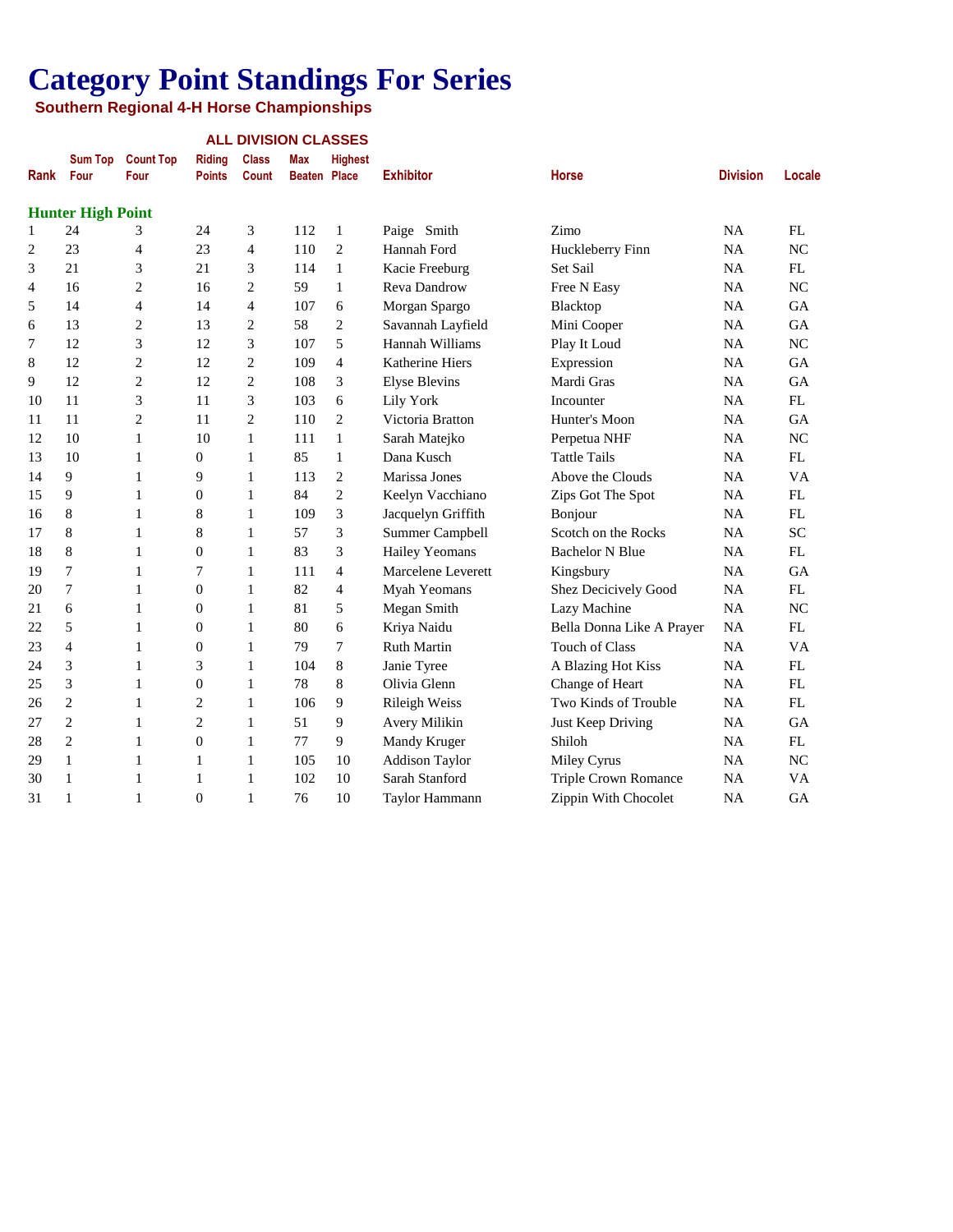| <b>Count Top</b><br><b>Class</b><br><b>Sum Top</b><br><b>Riding</b><br>Max<br><b>Highest</b><br><b>Exhibitor</b><br>Rank<br>Four<br><b>Division</b><br>Locale<br>Four<br><b>Points</b><br><b>Count</b><br>Beaten Place<br><b>Horse</b><br><b>Ranch High Point</b><br>30<br>20<br>4<br>79<br>$\mathbf{1}$<br>Zach McCarver<br>M.S. Red Devil<br><b>NA</b><br>TN<br>4<br>1<br>5<br>29<br>78<br>3<br>2<br>31<br>Allie Ann Wheeler<br>Dun Played You Boys<br><b>NA</b><br><b>GA</b><br>4<br>$\overline{4}$<br>3<br>27<br>22<br>74<br>1<br>Michaela Falconer<br><b>Mixing Drinks</b><br><b>NA</b><br>GA<br>4<br>3<br>DP Remilena<br>27<br>3<br>27<br>80<br>$\mathbf{1}$<br><b>Kinsey Cooper</b><br><b>NA</b><br>GA<br>4<br>$\mathbf{2}$<br>$\overline{\mathbf{c}}$<br>19<br>5<br>19<br>15<br>1<br><b>Chase Cooper</b><br>Storm<br><b>NA</b><br>MS<br>$\sqrt{2}$<br>17<br>$\overline{\mathbf{c}}$<br>77<br><b>GTS Sissy</b><br>17<br>$\mathbf{1}$<br><b>Taylor Watson</b><br>NA<br>GA<br>6<br>$\sqrt{2}$<br>$\overline{c}$<br>17<br>$\overline{\mathbf{c}}$<br>17<br>58<br>7<br>Emma Grace Marangos<br>Ray's Shining Star<br>NA<br>LA<br>3<br>$\mathbf{2}$<br>$\overline{\mathbf{c}}$<br>12<br>8<br>15<br>15<br><b>Roper Stoots</b><br>NA<br>MS<br>Ruby<br>$\overline{c}$<br>$\overline{4}$<br>12<br>$\overline{2}$<br>12<br>54<br>NA<br>MS<br>9<br>Roman Moran<br>SJB DOCSDUNWHIZEDIT<br>$\overline{c}$<br>3<br>12<br>$\overline{2}$<br>54<br>4<br>Anna Wazny<br>Don't Bug Me Cupid<br><b>NA</b><br>FL<br>10<br>5<br>$\overline{2}$<br>11<br>$\overline{2}$<br>76<br>Aubrey Huddleston<br><b>Electric Footwork</b><br><b>NA</b><br>MS<br>11<br>11<br>$\mathbf{2}$<br>$\overline{2}$<br>5<br>11<br>11<br>32<br><b>NA</b><br>FL<br>12<br>Kailey Thompson<br>Cupid's Last Arrow<br>10<br>1<br>10<br>$\mathbf{1}$<br>13<br>$\mathbf{1}$<br><b>NA</b><br>13<br>Madeline Hagan<br>Sugar<br>LA<br>9<br>$\overline{c}$<br><b>TN</b><br>$\mathbf{1}$<br>9<br>$\mathbf{1}$<br>36<br>Callie Thornton<br>Dented Bullet<br><b>NA</b><br>14<br>2<br>9<br>$\mathbf{1}$<br>9<br>$\mathbf{1}$<br>14<br>Marissa Tarango<br>NA<br>FL<br>15<br>Tay Co Jac Smokey<br>2<br>9<br>$\mathbf{1}$<br>0<br>$\mathbf{1}$<br>55<br>Erin Tharp<br>Sunfox<br><b>NA</b><br>FL<br>16<br>8<br>$\overline{2}$<br>$\overline{c}$<br>8<br>73<br>6<br>Madison Hurm<br>Detective Green<br><b>NA</b><br>FL<br>17<br>8<br>$\mathbf{1}$<br>18<br>$\mathbf{1}$<br>8<br>57<br>3<br>Faith Waelz<br>NA<br>NC<br>Do You Need A Therapist<br>7<br>$\mathbf{1}$<br>4<br>$\mathbf{1}$<br>7<br>10<br><b>Anthony Meeks</b><br>Charlie Girl<br><b>NA</b><br>MS<br>19<br>7<br>$\mathbf{1}$<br>1<br>0<br>53<br>4<br>Noel Grace Pickel<br>Hope U Like My Doodle<br><b>NA</b><br><b>GA</b><br>20<br>6<br>1<br>55<br>5<br>Morgan Strickler<br>Ima Glowin Coco Chip<br><b>NA</b><br>VA<br>21<br>1<br>6<br>5<br>SC<br>6<br>1<br>33<br>Mckenzie Wade<br>Shiney Rockstar<br><b>NA</b><br>22<br>1<br>6<br>9<br>5<br>23<br>1<br><b>Tredell Meeks</b><br>Daisy<br><b>NA</b><br>MS<br>6<br>1<br>6<br>5<br>6<br>$\boldsymbol{0}$<br>1<br>52<br>Nathan Houghton<br>Doc Finally Got Done<br>NA<br>FL<br>24<br>1<br>5<br>5<br>1<br>75<br>6<br>Hailey Teitelbaum<br>Just Zipperbb<br>NA<br>FL<br>25<br>1<br>5<br>8<br>Pistol<br>5<br>$\mathbf{1}$<br>6<br>Brayden Kirkland<br>NA<br>MS<br>26<br>1<br>7<br>NC<br>27<br>4<br>4<br>$\mathbf{1}$<br>44<br>Ava Blackburn<br>Great Time Chic<br>NA<br>1<br>$\mathbf{1}$<br>7<br>FL<br>28<br>4<br>31<br><b>Emele Lawrence</b><br>Jewels n Toys<br><b>NA</b><br>1<br>4<br>$\mathbf{1}$<br>9<br>7<br>FL<br>29<br>4<br>4<br>Kacie Fernandez<br><b>Shieks Reno</b><br><b>NA</b><br>1<br>$\mathbf{1}$<br>7<br>SC<br>30<br>4<br>$\boldsymbol{0}$<br>50<br>Jenna Woody<br>NA<br>1<br>Mr Boomer Light<br>$\overline{2}$<br>3<br>$\overline{2}$<br>3<br>9<br>42<br>Cheyenne Pace<br>Signed and Dun It<br>GA<br>31<br>NA<br>3<br>3<br>8<br>$\mathbf{1}$<br>$\mathbf{1}$<br>52<br>32<br>VA<br>Maryann Johnson<br>Zippos Sweet Te<br>NA<br>3<br>$\,1$<br>3<br>$\mathbf{1}$<br>43<br>$\,8\,$<br>Symantha Stansbury<br><b>Skeet's Scamp</b><br>33<br>NA<br>TN<br>3<br>$\mathbf 1$<br>3<br>$\mathbf 1$<br>$\,8\,$<br>34<br>30<br>Carrie Brigham<br>Roana Freckles Chex<br>NA<br>TN<br>3<br>$\mathbf 1$<br>$\mathbf{1}$<br>$\,8\,$<br>0<br>49<br>Maddi Elkins<br>Dee Perspective Skip<br>35<br>NA<br>$\mathop{\rm FL}\nolimits$<br>$\overline{c}$<br>$\mathbf 1$<br>$\mathbf{1}$<br>2<br>$72\,$<br>$\overline{9}$<br>Kayden Beam<br>K-Jay<br>36<br>NA<br>FL<br>$\overline{c}$<br>$\mathbf 1$<br>$\mathbf 1$<br>9<br>$\boldsymbol{0}$<br>$\sqrt{48}$<br>Allison Jewell<br>That's My Boy<br>${\rm SC}$<br>37<br>NA<br>$\mathbf 1$<br>$\mathbf 1$<br>$\,1$<br>$\mathbf{1}$<br>71<br>$10\,$<br>Jennifer Kushi<br>Rockin Back In Black<br>38<br>NA<br>$\mathop{\rm FL}\nolimits$<br>$\,1$<br>$\mathbf 1$<br>$\mathbf{1}$<br>$\mathbf{1}$<br>50<br>$10\,$<br><b>Brooke Biles</b><br>39<br>Downtown Playgirl<br>$\rm NA$<br>TN<br>$\,1$<br>$\mathbf{1}$<br>$\mathbf{1}$<br>$\,1$<br>41<br>$10\,$<br>Hannah Yancey<br>Smarty's Snapshot<br>40<br>$\rm NA$<br>$\mathop{\rm FL}\nolimits$ |    |              |              |                  |       | <b>ALL DIVISION CLASSES</b> |        |           |                |          |               |
|-----------------------------------------------------------------------------------------------------------------------------------------------------------------------------------------------------------------------------------------------------------------------------------------------------------------------------------------------------------------------------------------------------------------------------------------------------------------------------------------------------------------------------------------------------------------------------------------------------------------------------------------------------------------------------------------------------------------------------------------------------------------------------------------------------------------------------------------------------------------------------------------------------------------------------------------------------------------------------------------------------------------------------------------------------------------------------------------------------------------------------------------------------------------------------------------------------------------------------------------------------------------------------------------------------------------------------------------------------------------------------------------------------------------------------------------------------------------------------------------------------------------------------------------------------------------------------------------------------------------------------------------------------------------------------------------------------------------------------------------------------------------------------------------------------------------------------------------------------------------------------------------------------------------------------------------------------------------------------------------------------------------------------------------------------------------------------------------------------------------------------------------------------------------------------------------------------------------------------------------------------------------------------------------------------------------------------------------------------------------------------------------------------------------------------------------------------------------------------------------------------------------------------------------------------------------------------------------------------------------------------------------------------------------------------------------------------------------------------------------------------------------------------------------------------------------------------------------------------------------------------------------------------------------------------------------------------------------------------------------------------------------------------------------------------------------------------------------------------------------------------------------------------------------------------------------------------------------------------------------------------------------------------------------------------------------------------------------------------------------------------------------------------------------------------------------------------------------------------------------------------------------------------------------------------------------------------------------------------------------------------------------------------------------------------------------------------------------------------------------------------------------------------------------------------------------------------------------------------------------------------------------------------------------------------------------------------------------------------------------------------------------------------------------------------------------------------------------------------------------------------------------------------------------------------------------------------------------------------------------------------------------------------------------------------------------------------------------------------------------------------------------------------------------------------------------------------------------------------------------------------------------------------------------------------------------------------------------------------------------------------------------------------------------------------------------------------------------------------------------------------------------------------------------------------------------------------------------------------------------------------------------------------------------------------------------------------------------------------------------------------------------------------------------------------------------------------------------------------------------------------|----|--------------|--------------|------------------|-------|-----------------------------|--------|-----------|----------------|----------|---------------|
|                                                                                                                                                                                                                                                                                                                                                                                                                                                                                                                                                                                                                                                                                                                                                                                                                                                                                                                                                                                                                                                                                                                                                                                                                                                                                                                                                                                                                                                                                                                                                                                                                                                                                                                                                                                                                                                                                                                                                                                                                                                                                                                                                                                                                                                                                                                                                                                                                                                                                                                                                                                                                                                                                                                                                                                                                                                                                                                                                                                                                                                                                                                                                                                                                                                                                                                                                                                                                                                                                                                                                                                                                                                                                                                                                                                                                                                                                                                                                                                                                                                                                                                                                                                                                                                                                                                                                                                                                                                                                                                                                                                                                                                                                                                                                                                                                                                                                                                                                                                                                                                                                                                             |    |              |              |                  |       |                             |        |           |                |          |               |
|                                                                                                                                                                                                                                                                                                                                                                                                                                                                                                                                                                                                                                                                                                                                                                                                                                                                                                                                                                                                                                                                                                                                                                                                                                                                                                                                                                                                                                                                                                                                                                                                                                                                                                                                                                                                                                                                                                                                                                                                                                                                                                                                                                                                                                                                                                                                                                                                                                                                                                                                                                                                                                                                                                                                                                                                                                                                                                                                                                                                                                                                                                                                                                                                                                                                                                                                                                                                                                                                                                                                                                                                                                                                                                                                                                                                                                                                                                                                                                                                                                                                                                                                                                                                                                                                                                                                                                                                                                                                                                                                                                                                                                                                                                                                                                                                                                                                                                                                                                                                                                                                                                                             |    |              |              |                  |       |                             |        |           |                |          |               |
|                                                                                                                                                                                                                                                                                                                                                                                                                                                                                                                                                                                                                                                                                                                                                                                                                                                                                                                                                                                                                                                                                                                                                                                                                                                                                                                                                                                                                                                                                                                                                                                                                                                                                                                                                                                                                                                                                                                                                                                                                                                                                                                                                                                                                                                                                                                                                                                                                                                                                                                                                                                                                                                                                                                                                                                                                                                                                                                                                                                                                                                                                                                                                                                                                                                                                                                                                                                                                                                                                                                                                                                                                                                                                                                                                                                                                                                                                                                                                                                                                                                                                                                                                                                                                                                                                                                                                                                                                                                                                                                                                                                                                                                                                                                                                                                                                                                                                                                                                                                                                                                                                                                             |    |              |              |                  |       |                             |        |           |                |          |               |
|                                                                                                                                                                                                                                                                                                                                                                                                                                                                                                                                                                                                                                                                                                                                                                                                                                                                                                                                                                                                                                                                                                                                                                                                                                                                                                                                                                                                                                                                                                                                                                                                                                                                                                                                                                                                                                                                                                                                                                                                                                                                                                                                                                                                                                                                                                                                                                                                                                                                                                                                                                                                                                                                                                                                                                                                                                                                                                                                                                                                                                                                                                                                                                                                                                                                                                                                                                                                                                                                                                                                                                                                                                                                                                                                                                                                                                                                                                                                                                                                                                                                                                                                                                                                                                                                                                                                                                                                                                                                                                                                                                                                                                                                                                                                                                                                                                                                                                                                                                                                                                                                                                                             |    |              |              |                  |       |                             |        |           |                |          |               |
|                                                                                                                                                                                                                                                                                                                                                                                                                                                                                                                                                                                                                                                                                                                                                                                                                                                                                                                                                                                                                                                                                                                                                                                                                                                                                                                                                                                                                                                                                                                                                                                                                                                                                                                                                                                                                                                                                                                                                                                                                                                                                                                                                                                                                                                                                                                                                                                                                                                                                                                                                                                                                                                                                                                                                                                                                                                                                                                                                                                                                                                                                                                                                                                                                                                                                                                                                                                                                                                                                                                                                                                                                                                                                                                                                                                                                                                                                                                                                                                                                                                                                                                                                                                                                                                                                                                                                                                                                                                                                                                                                                                                                                                                                                                                                                                                                                                                                                                                                                                                                                                                                                                             |    |              |              |                  |       |                             |        |           |                |          |               |
|                                                                                                                                                                                                                                                                                                                                                                                                                                                                                                                                                                                                                                                                                                                                                                                                                                                                                                                                                                                                                                                                                                                                                                                                                                                                                                                                                                                                                                                                                                                                                                                                                                                                                                                                                                                                                                                                                                                                                                                                                                                                                                                                                                                                                                                                                                                                                                                                                                                                                                                                                                                                                                                                                                                                                                                                                                                                                                                                                                                                                                                                                                                                                                                                                                                                                                                                                                                                                                                                                                                                                                                                                                                                                                                                                                                                                                                                                                                                                                                                                                                                                                                                                                                                                                                                                                                                                                                                                                                                                                                                                                                                                                                                                                                                                                                                                                                                                                                                                                                                                                                                                                                             |    |              |              |                  |       |                             |        |           |                |          |               |
|                                                                                                                                                                                                                                                                                                                                                                                                                                                                                                                                                                                                                                                                                                                                                                                                                                                                                                                                                                                                                                                                                                                                                                                                                                                                                                                                                                                                                                                                                                                                                                                                                                                                                                                                                                                                                                                                                                                                                                                                                                                                                                                                                                                                                                                                                                                                                                                                                                                                                                                                                                                                                                                                                                                                                                                                                                                                                                                                                                                                                                                                                                                                                                                                                                                                                                                                                                                                                                                                                                                                                                                                                                                                                                                                                                                                                                                                                                                                                                                                                                                                                                                                                                                                                                                                                                                                                                                                                                                                                                                                                                                                                                                                                                                                                                                                                                                                                                                                                                                                                                                                                                                             |    |              |              |                  |       |                             |        |           |                |          |               |
|                                                                                                                                                                                                                                                                                                                                                                                                                                                                                                                                                                                                                                                                                                                                                                                                                                                                                                                                                                                                                                                                                                                                                                                                                                                                                                                                                                                                                                                                                                                                                                                                                                                                                                                                                                                                                                                                                                                                                                                                                                                                                                                                                                                                                                                                                                                                                                                                                                                                                                                                                                                                                                                                                                                                                                                                                                                                                                                                                                                                                                                                                                                                                                                                                                                                                                                                                                                                                                                                                                                                                                                                                                                                                                                                                                                                                                                                                                                                                                                                                                                                                                                                                                                                                                                                                                                                                                                                                                                                                                                                                                                                                                                                                                                                                                                                                                                                                                                                                                                                                                                                                                                             |    |              |              |                  |       |                             |        |           |                |          |               |
|                                                                                                                                                                                                                                                                                                                                                                                                                                                                                                                                                                                                                                                                                                                                                                                                                                                                                                                                                                                                                                                                                                                                                                                                                                                                                                                                                                                                                                                                                                                                                                                                                                                                                                                                                                                                                                                                                                                                                                                                                                                                                                                                                                                                                                                                                                                                                                                                                                                                                                                                                                                                                                                                                                                                                                                                                                                                                                                                                                                                                                                                                                                                                                                                                                                                                                                                                                                                                                                                                                                                                                                                                                                                                                                                                                                                                                                                                                                                                                                                                                                                                                                                                                                                                                                                                                                                                                                                                                                                                                                                                                                                                                                                                                                                                                                                                                                                                                                                                                                                                                                                                                                             |    |              |              |                  |       |                             |        |           |                |          |               |
|                                                                                                                                                                                                                                                                                                                                                                                                                                                                                                                                                                                                                                                                                                                                                                                                                                                                                                                                                                                                                                                                                                                                                                                                                                                                                                                                                                                                                                                                                                                                                                                                                                                                                                                                                                                                                                                                                                                                                                                                                                                                                                                                                                                                                                                                                                                                                                                                                                                                                                                                                                                                                                                                                                                                                                                                                                                                                                                                                                                                                                                                                                                                                                                                                                                                                                                                                                                                                                                                                                                                                                                                                                                                                                                                                                                                                                                                                                                                                                                                                                                                                                                                                                                                                                                                                                                                                                                                                                                                                                                                                                                                                                                                                                                                                                                                                                                                                                                                                                                                                                                                                                                             |    |              |              |                  |       |                             |        |           |                |          |               |
|                                                                                                                                                                                                                                                                                                                                                                                                                                                                                                                                                                                                                                                                                                                                                                                                                                                                                                                                                                                                                                                                                                                                                                                                                                                                                                                                                                                                                                                                                                                                                                                                                                                                                                                                                                                                                                                                                                                                                                                                                                                                                                                                                                                                                                                                                                                                                                                                                                                                                                                                                                                                                                                                                                                                                                                                                                                                                                                                                                                                                                                                                                                                                                                                                                                                                                                                                                                                                                                                                                                                                                                                                                                                                                                                                                                                                                                                                                                                                                                                                                                                                                                                                                                                                                                                                                                                                                                                                                                                                                                                                                                                                                                                                                                                                                                                                                                                                                                                                                                                                                                                                                                             |    |              |              |                  |       |                             |        |           |                |          |               |
|                                                                                                                                                                                                                                                                                                                                                                                                                                                                                                                                                                                                                                                                                                                                                                                                                                                                                                                                                                                                                                                                                                                                                                                                                                                                                                                                                                                                                                                                                                                                                                                                                                                                                                                                                                                                                                                                                                                                                                                                                                                                                                                                                                                                                                                                                                                                                                                                                                                                                                                                                                                                                                                                                                                                                                                                                                                                                                                                                                                                                                                                                                                                                                                                                                                                                                                                                                                                                                                                                                                                                                                                                                                                                                                                                                                                                                                                                                                                                                                                                                                                                                                                                                                                                                                                                                                                                                                                                                                                                                                                                                                                                                                                                                                                                                                                                                                                                                                                                                                                                                                                                                                             |    |              |              |                  |       |                             |        |           |                |          |               |
|                                                                                                                                                                                                                                                                                                                                                                                                                                                                                                                                                                                                                                                                                                                                                                                                                                                                                                                                                                                                                                                                                                                                                                                                                                                                                                                                                                                                                                                                                                                                                                                                                                                                                                                                                                                                                                                                                                                                                                                                                                                                                                                                                                                                                                                                                                                                                                                                                                                                                                                                                                                                                                                                                                                                                                                                                                                                                                                                                                                                                                                                                                                                                                                                                                                                                                                                                                                                                                                                                                                                                                                                                                                                                                                                                                                                                                                                                                                                                                                                                                                                                                                                                                                                                                                                                                                                                                                                                                                                                                                                                                                                                                                                                                                                                                                                                                                                                                                                                                                                                                                                                                                             |    |              |              |                  |       |                             |        |           |                |          |               |
|                                                                                                                                                                                                                                                                                                                                                                                                                                                                                                                                                                                                                                                                                                                                                                                                                                                                                                                                                                                                                                                                                                                                                                                                                                                                                                                                                                                                                                                                                                                                                                                                                                                                                                                                                                                                                                                                                                                                                                                                                                                                                                                                                                                                                                                                                                                                                                                                                                                                                                                                                                                                                                                                                                                                                                                                                                                                                                                                                                                                                                                                                                                                                                                                                                                                                                                                                                                                                                                                                                                                                                                                                                                                                                                                                                                                                                                                                                                                                                                                                                                                                                                                                                                                                                                                                                                                                                                                                                                                                                                                                                                                                                                                                                                                                                                                                                                                                                                                                                                                                                                                                                                             |    |              |              |                  |       |                             |        |           |                |          |               |
|                                                                                                                                                                                                                                                                                                                                                                                                                                                                                                                                                                                                                                                                                                                                                                                                                                                                                                                                                                                                                                                                                                                                                                                                                                                                                                                                                                                                                                                                                                                                                                                                                                                                                                                                                                                                                                                                                                                                                                                                                                                                                                                                                                                                                                                                                                                                                                                                                                                                                                                                                                                                                                                                                                                                                                                                                                                                                                                                                                                                                                                                                                                                                                                                                                                                                                                                                                                                                                                                                                                                                                                                                                                                                                                                                                                                                                                                                                                                                                                                                                                                                                                                                                                                                                                                                                                                                                                                                                                                                                                                                                                                                                                                                                                                                                                                                                                                                                                                                                                                                                                                                                                             |    |              |              |                  |       |                             |        |           |                |          |               |
|                                                                                                                                                                                                                                                                                                                                                                                                                                                                                                                                                                                                                                                                                                                                                                                                                                                                                                                                                                                                                                                                                                                                                                                                                                                                                                                                                                                                                                                                                                                                                                                                                                                                                                                                                                                                                                                                                                                                                                                                                                                                                                                                                                                                                                                                                                                                                                                                                                                                                                                                                                                                                                                                                                                                                                                                                                                                                                                                                                                                                                                                                                                                                                                                                                                                                                                                                                                                                                                                                                                                                                                                                                                                                                                                                                                                                                                                                                                                                                                                                                                                                                                                                                                                                                                                                                                                                                                                                                                                                                                                                                                                                                                                                                                                                                                                                                                                                                                                                                                                                                                                                                                             |    |              |              |                  |       |                             |        |           |                |          |               |
|                                                                                                                                                                                                                                                                                                                                                                                                                                                                                                                                                                                                                                                                                                                                                                                                                                                                                                                                                                                                                                                                                                                                                                                                                                                                                                                                                                                                                                                                                                                                                                                                                                                                                                                                                                                                                                                                                                                                                                                                                                                                                                                                                                                                                                                                                                                                                                                                                                                                                                                                                                                                                                                                                                                                                                                                                                                                                                                                                                                                                                                                                                                                                                                                                                                                                                                                                                                                                                                                                                                                                                                                                                                                                                                                                                                                                                                                                                                                                                                                                                                                                                                                                                                                                                                                                                                                                                                                                                                                                                                                                                                                                                                                                                                                                                                                                                                                                                                                                                                                                                                                                                                             |    |              |              |                  |       |                             |        |           |                |          |               |
|                                                                                                                                                                                                                                                                                                                                                                                                                                                                                                                                                                                                                                                                                                                                                                                                                                                                                                                                                                                                                                                                                                                                                                                                                                                                                                                                                                                                                                                                                                                                                                                                                                                                                                                                                                                                                                                                                                                                                                                                                                                                                                                                                                                                                                                                                                                                                                                                                                                                                                                                                                                                                                                                                                                                                                                                                                                                                                                                                                                                                                                                                                                                                                                                                                                                                                                                                                                                                                                                                                                                                                                                                                                                                                                                                                                                                                                                                                                                                                                                                                                                                                                                                                                                                                                                                                                                                                                                                                                                                                                                                                                                                                                                                                                                                                                                                                                                                                                                                                                                                                                                                                                             |    |              |              |                  |       |                             |        |           |                |          |               |
|                                                                                                                                                                                                                                                                                                                                                                                                                                                                                                                                                                                                                                                                                                                                                                                                                                                                                                                                                                                                                                                                                                                                                                                                                                                                                                                                                                                                                                                                                                                                                                                                                                                                                                                                                                                                                                                                                                                                                                                                                                                                                                                                                                                                                                                                                                                                                                                                                                                                                                                                                                                                                                                                                                                                                                                                                                                                                                                                                                                                                                                                                                                                                                                                                                                                                                                                                                                                                                                                                                                                                                                                                                                                                                                                                                                                                                                                                                                                                                                                                                                                                                                                                                                                                                                                                                                                                                                                                                                                                                                                                                                                                                                                                                                                                                                                                                                                                                                                                                                                                                                                                                                             |    |              |              |                  |       |                             |        |           |                |          |               |
|                                                                                                                                                                                                                                                                                                                                                                                                                                                                                                                                                                                                                                                                                                                                                                                                                                                                                                                                                                                                                                                                                                                                                                                                                                                                                                                                                                                                                                                                                                                                                                                                                                                                                                                                                                                                                                                                                                                                                                                                                                                                                                                                                                                                                                                                                                                                                                                                                                                                                                                                                                                                                                                                                                                                                                                                                                                                                                                                                                                                                                                                                                                                                                                                                                                                                                                                                                                                                                                                                                                                                                                                                                                                                                                                                                                                                                                                                                                                                                                                                                                                                                                                                                                                                                                                                                                                                                                                                                                                                                                                                                                                                                                                                                                                                                                                                                                                                                                                                                                                                                                                                                                             |    |              |              |                  |       |                             |        |           |                |          |               |
|                                                                                                                                                                                                                                                                                                                                                                                                                                                                                                                                                                                                                                                                                                                                                                                                                                                                                                                                                                                                                                                                                                                                                                                                                                                                                                                                                                                                                                                                                                                                                                                                                                                                                                                                                                                                                                                                                                                                                                                                                                                                                                                                                                                                                                                                                                                                                                                                                                                                                                                                                                                                                                                                                                                                                                                                                                                                                                                                                                                                                                                                                                                                                                                                                                                                                                                                                                                                                                                                                                                                                                                                                                                                                                                                                                                                                                                                                                                                                                                                                                                                                                                                                                                                                                                                                                                                                                                                                                                                                                                                                                                                                                                                                                                                                                                                                                                                                                                                                                                                                                                                                                                             |    |              |              |                  |       |                             |        |           |                |          |               |
|                                                                                                                                                                                                                                                                                                                                                                                                                                                                                                                                                                                                                                                                                                                                                                                                                                                                                                                                                                                                                                                                                                                                                                                                                                                                                                                                                                                                                                                                                                                                                                                                                                                                                                                                                                                                                                                                                                                                                                                                                                                                                                                                                                                                                                                                                                                                                                                                                                                                                                                                                                                                                                                                                                                                                                                                                                                                                                                                                                                                                                                                                                                                                                                                                                                                                                                                                                                                                                                                                                                                                                                                                                                                                                                                                                                                                                                                                                                                                                                                                                                                                                                                                                                                                                                                                                                                                                                                                                                                                                                                                                                                                                                                                                                                                                                                                                                                                                                                                                                                                                                                                                                             |    |              |              |                  |       |                             |        |           |                |          |               |
|                                                                                                                                                                                                                                                                                                                                                                                                                                                                                                                                                                                                                                                                                                                                                                                                                                                                                                                                                                                                                                                                                                                                                                                                                                                                                                                                                                                                                                                                                                                                                                                                                                                                                                                                                                                                                                                                                                                                                                                                                                                                                                                                                                                                                                                                                                                                                                                                                                                                                                                                                                                                                                                                                                                                                                                                                                                                                                                                                                                                                                                                                                                                                                                                                                                                                                                                                                                                                                                                                                                                                                                                                                                                                                                                                                                                                                                                                                                                                                                                                                                                                                                                                                                                                                                                                                                                                                                                                                                                                                                                                                                                                                                                                                                                                                                                                                                                                                                                                                                                                                                                                                                             |    |              |              |                  |       |                             |        |           |                |          |               |
|                                                                                                                                                                                                                                                                                                                                                                                                                                                                                                                                                                                                                                                                                                                                                                                                                                                                                                                                                                                                                                                                                                                                                                                                                                                                                                                                                                                                                                                                                                                                                                                                                                                                                                                                                                                                                                                                                                                                                                                                                                                                                                                                                                                                                                                                                                                                                                                                                                                                                                                                                                                                                                                                                                                                                                                                                                                                                                                                                                                                                                                                                                                                                                                                                                                                                                                                                                                                                                                                                                                                                                                                                                                                                                                                                                                                                                                                                                                                                                                                                                                                                                                                                                                                                                                                                                                                                                                                                                                                                                                                                                                                                                                                                                                                                                                                                                                                                                                                                                                                                                                                                                                             |    |              |              |                  |       |                             |        |           |                |          |               |
|                                                                                                                                                                                                                                                                                                                                                                                                                                                                                                                                                                                                                                                                                                                                                                                                                                                                                                                                                                                                                                                                                                                                                                                                                                                                                                                                                                                                                                                                                                                                                                                                                                                                                                                                                                                                                                                                                                                                                                                                                                                                                                                                                                                                                                                                                                                                                                                                                                                                                                                                                                                                                                                                                                                                                                                                                                                                                                                                                                                                                                                                                                                                                                                                                                                                                                                                                                                                                                                                                                                                                                                                                                                                                                                                                                                                                                                                                                                                                                                                                                                                                                                                                                                                                                                                                                                                                                                                                                                                                                                                                                                                                                                                                                                                                                                                                                                                                                                                                                                                                                                                                                                             |    |              |              |                  |       |                             |        |           |                |          |               |
|                                                                                                                                                                                                                                                                                                                                                                                                                                                                                                                                                                                                                                                                                                                                                                                                                                                                                                                                                                                                                                                                                                                                                                                                                                                                                                                                                                                                                                                                                                                                                                                                                                                                                                                                                                                                                                                                                                                                                                                                                                                                                                                                                                                                                                                                                                                                                                                                                                                                                                                                                                                                                                                                                                                                                                                                                                                                                                                                                                                                                                                                                                                                                                                                                                                                                                                                                                                                                                                                                                                                                                                                                                                                                                                                                                                                                                                                                                                                                                                                                                                                                                                                                                                                                                                                                                                                                                                                                                                                                                                                                                                                                                                                                                                                                                                                                                                                                                                                                                                                                                                                                                                             |    |              |              |                  |       |                             |        |           |                |          |               |
|                                                                                                                                                                                                                                                                                                                                                                                                                                                                                                                                                                                                                                                                                                                                                                                                                                                                                                                                                                                                                                                                                                                                                                                                                                                                                                                                                                                                                                                                                                                                                                                                                                                                                                                                                                                                                                                                                                                                                                                                                                                                                                                                                                                                                                                                                                                                                                                                                                                                                                                                                                                                                                                                                                                                                                                                                                                                                                                                                                                                                                                                                                                                                                                                                                                                                                                                                                                                                                                                                                                                                                                                                                                                                                                                                                                                                                                                                                                                                                                                                                                                                                                                                                                                                                                                                                                                                                                                                                                                                                                                                                                                                                                                                                                                                                                                                                                                                                                                                                                                                                                                                                                             |    |              |              |                  |       |                             |        |           |                |          |               |
|                                                                                                                                                                                                                                                                                                                                                                                                                                                                                                                                                                                                                                                                                                                                                                                                                                                                                                                                                                                                                                                                                                                                                                                                                                                                                                                                                                                                                                                                                                                                                                                                                                                                                                                                                                                                                                                                                                                                                                                                                                                                                                                                                                                                                                                                                                                                                                                                                                                                                                                                                                                                                                                                                                                                                                                                                                                                                                                                                                                                                                                                                                                                                                                                                                                                                                                                                                                                                                                                                                                                                                                                                                                                                                                                                                                                                                                                                                                                                                                                                                                                                                                                                                                                                                                                                                                                                                                                                                                                                                                                                                                                                                                                                                                                                                                                                                                                                                                                                                                                                                                                                                                             |    |              |              |                  |       |                             |        |           |                |          |               |
|                                                                                                                                                                                                                                                                                                                                                                                                                                                                                                                                                                                                                                                                                                                                                                                                                                                                                                                                                                                                                                                                                                                                                                                                                                                                                                                                                                                                                                                                                                                                                                                                                                                                                                                                                                                                                                                                                                                                                                                                                                                                                                                                                                                                                                                                                                                                                                                                                                                                                                                                                                                                                                                                                                                                                                                                                                                                                                                                                                                                                                                                                                                                                                                                                                                                                                                                                                                                                                                                                                                                                                                                                                                                                                                                                                                                                                                                                                                                                                                                                                                                                                                                                                                                                                                                                                                                                                                                                                                                                                                                                                                                                                                                                                                                                                                                                                                                                                                                                                                                                                                                                                                             |    |              |              |                  |       |                             |        |           |                |          |               |
|                                                                                                                                                                                                                                                                                                                                                                                                                                                                                                                                                                                                                                                                                                                                                                                                                                                                                                                                                                                                                                                                                                                                                                                                                                                                                                                                                                                                                                                                                                                                                                                                                                                                                                                                                                                                                                                                                                                                                                                                                                                                                                                                                                                                                                                                                                                                                                                                                                                                                                                                                                                                                                                                                                                                                                                                                                                                                                                                                                                                                                                                                                                                                                                                                                                                                                                                                                                                                                                                                                                                                                                                                                                                                                                                                                                                                                                                                                                                                                                                                                                                                                                                                                                                                                                                                                                                                                                                                                                                                                                                                                                                                                                                                                                                                                                                                                                                                                                                                                                                                                                                                                                             |    |              |              |                  |       |                             |        |           |                |          |               |
|                                                                                                                                                                                                                                                                                                                                                                                                                                                                                                                                                                                                                                                                                                                                                                                                                                                                                                                                                                                                                                                                                                                                                                                                                                                                                                                                                                                                                                                                                                                                                                                                                                                                                                                                                                                                                                                                                                                                                                                                                                                                                                                                                                                                                                                                                                                                                                                                                                                                                                                                                                                                                                                                                                                                                                                                                                                                                                                                                                                                                                                                                                                                                                                                                                                                                                                                                                                                                                                                                                                                                                                                                                                                                                                                                                                                                                                                                                                                                                                                                                                                                                                                                                                                                                                                                                                                                                                                                                                                                                                                                                                                                                                                                                                                                                                                                                                                                                                                                                                                                                                                                                                             |    |              |              |                  |       |                             |        |           |                |          |               |
|                                                                                                                                                                                                                                                                                                                                                                                                                                                                                                                                                                                                                                                                                                                                                                                                                                                                                                                                                                                                                                                                                                                                                                                                                                                                                                                                                                                                                                                                                                                                                                                                                                                                                                                                                                                                                                                                                                                                                                                                                                                                                                                                                                                                                                                                                                                                                                                                                                                                                                                                                                                                                                                                                                                                                                                                                                                                                                                                                                                                                                                                                                                                                                                                                                                                                                                                                                                                                                                                                                                                                                                                                                                                                                                                                                                                                                                                                                                                                                                                                                                                                                                                                                                                                                                                                                                                                                                                                                                                                                                                                                                                                                                                                                                                                                                                                                                                                                                                                                                                                                                                                                                             |    |              |              |                  |       |                             |        |           |                |          |               |
|                                                                                                                                                                                                                                                                                                                                                                                                                                                                                                                                                                                                                                                                                                                                                                                                                                                                                                                                                                                                                                                                                                                                                                                                                                                                                                                                                                                                                                                                                                                                                                                                                                                                                                                                                                                                                                                                                                                                                                                                                                                                                                                                                                                                                                                                                                                                                                                                                                                                                                                                                                                                                                                                                                                                                                                                                                                                                                                                                                                                                                                                                                                                                                                                                                                                                                                                                                                                                                                                                                                                                                                                                                                                                                                                                                                                                                                                                                                                                                                                                                                                                                                                                                                                                                                                                                                                                                                                                                                                                                                                                                                                                                                                                                                                                                                                                                                                                                                                                                                                                                                                                                                             |    |              |              |                  |       |                             |        |           |                |          |               |
|                                                                                                                                                                                                                                                                                                                                                                                                                                                                                                                                                                                                                                                                                                                                                                                                                                                                                                                                                                                                                                                                                                                                                                                                                                                                                                                                                                                                                                                                                                                                                                                                                                                                                                                                                                                                                                                                                                                                                                                                                                                                                                                                                                                                                                                                                                                                                                                                                                                                                                                                                                                                                                                                                                                                                                                                                                                                                                                                                                                                                                                                                                                                                                                                                                                                                                                                                                                                                                                                                                                                                                                                                                                                                                                                                                                                                                                                                                                                                                                                                                                                                                                                                                                                                                                                                                                                                                                                                                                                                                                                                                                                                                                                                                                                                                                                                                                                                                                                                                                                                                                                                                                             |    |              |              |                  |       |                             |        |           |                |          |               |
|                                                                                                                                                                                                                                                                                                                                                                                                                                                                                                                                                                                                                                                                                                                                                                                                                                                                                                                                                                                                                                                                                                                                                                                                                                                                                                                                                                                                                                                                                                                                                                                                                                                                                                                                                                                                                                                                                                                                                                                                                                                                                                                                                                                                                                                                                                                                                                                                                                                                                                                                                                                                                                                                                                                                                                                                                                                                                                                                                                                                                                                                                                                                                                                                                                                                                                                                                                                                                                                                                                                                                                                                                                                                                                                                                                                                                                                                                                                                                                                                                                                                                                                                                                                                                                                                                                                                                                                                                                                                                                                                                                                                                                                                                                                                                                                                                                                                                                                                                                                                                                                                                                                             |    |              |              |                  |       |                             |        |           |                |          |               |
|                                                                                                                                                                                                                                                                                                                                                                                                                                                                                                                                                                                                                                                                                                                                                                                                                                                                                                                                                                                                                                                                                                                                                                                                                                                                                                                                                                                                                                                                                                                                                                                                                                                                                                                                                                                                                                                                                                                                                                                                                                                                                                                                                                                                                                                                                                                                                                                                                                                                                                                                                                                                                                                                                                                                                                                                                                                                                                                                                                                                                                                                                                                                                                                                                                                                                                                                                                                                                                                                                                                                                                                                                                                                                                                                                                                                                                                                                                                                                                                                                                                                                                                                                                                                                                                                                                                                                                                                                                                                                                                                                                                                                                                                                                                                                                                                                                                                                                                                                                                                                                                                                                                             |    |              |              |                  |       |                             |        |           |                |          |               |
|                                                                                                                                                                                                                                                                                                                                                                                                                                                                                                                                                                                                                                                                                                                                                                                                                                                                                                                                                                                                                                                                                                                                                                                                                                                                                                                                                                                                                                                                                                                                                                                                                                                                                                                                                                                                                                                                                                                                                                                                                                                                                                                                                                                                                                                                                                                                                                                                                                                                                                                                                                                                                                                                                                                                                                                                                                                                                                                                                                                                                                                                                                                                                                                                                                                                                                                                                                                                                                                                                                                                                                                                                                                                                                                                                                                                                                                                                                                                                                                                                                                                                                                                                                                                                                                                                                                                                                                                                                                                                                                                                                                                                                                                                                                                                                                                                                                                                                                                                                                                                                                                                                                             |    |              |              |                  |       |                             |        |           |                |          |               |
|                                                                                                                                                                                                                                                                                                                                                                                                                                                                                                                                                                                                                                                                                                                                                                                                                                                                                                                                                                                                                                                                                                                                                                                                                                                                                                                                                                                                                                                                                                                                                                                                                                                                                                                                                                                                                                                                                                                                                                                                                                                                                                                                                                                                                                                                                                                                                                                                                                                                                                                                                                                                                                                                                                                                                                                                                                                                                                                                                                                                                                                                                                                                                                                                                                                                                                                                                                                                                                                                                                                                                                                                                                                                                                                                                                                                                                                                                                                                                                                                                                                                                                                                                                                                                                                                                                                                                                                                                                                                                                                                                                                                                                                                                                                                                                                                                                                                                                                                                                                                                                                                                                                             |    |              |              |                  |       |                             |        |           |                |          |               |
|                                                                                                                                                                                                                                                                                                                                                                                                                                                                                                                                                                                                                                                                                                                                                                                                                                                                                                                                                                                                                                                                                                                                                                                                                                                                                                                                                                                                                                                                                                                                                                                                                                                                                                                                                                                                                                                                                                                                                                                                                                                                                                                                                                                                                                                                                                                                                                                                                                                                                                                                                                                                                                                                                                                                                                                                                                                                                                                                                                                                                                                                                                                                                                                                                                                                                                                                                                                                                                                                                                                                                                                                                                                                                                                                                                                                                                                                                                                                                                                                                                                                                                                                                                                                                                                                                                                                                                                                                                                                                                                                                                                                                                                                                                                                                                                                                                                                                                                                                                                                                                                                                                                             |    |              |              |                  |       |                             |        |           |                |          |               |
|                                                                                                                                                                                                                                                                                                                                                                                                                                                                                                                                                                                                                                                                                                                                                                                                                                                                                                                                                                                                                                                                                                                                                                                                                                                                                                                                                                                                                                                                                                                                                                                                                                                                                                                                                                                                                                                                                                                                                                                                                                                                                                                                                                                                                                                                                                                                                                                                                                                                                                                                                                                                                                                                                                                                                                                                                                                                                                                                                                                                                                                                                                                                                                                                                                                                                                                                                                                                                                                                                                                                                                                                                                                                                                                                                                                                                                                                                                                                                                                                                                                                                                                                                                                                                                                                                                                                                                                                                                                                                                                                                                                                                                                                                                                                                                                                                                                                                                                                                                                                                                                                                                                             |    |              |              |                  |       |                             |        |           |                |          |               |
|                                                                                                                                                                                                                                                                                                                                                                                                                                                                                                                                                                                                                                                                                                                                                                                                                                                                                                                                                                                                                                                                                                                                                                                                                                                                                                                                                                                                                                                                                                                                                                                                                                                                                                                                                                                                                                                                                                                                                                                                                                                                                                                                                                                                                                                                                                                                                                                                                                                                                                                                                                                                                                                                                                                                                                                                                                                                                                                                                                                                                                                                                                                                                                                                                                                                                                                                                                                                                                                                                                                                                                                                                                                                                                                                                                                                                                                                                                                                                                                                                                                                                                                                                                                                                                                                                                                                                                                                                                                                                                                                                                                                                                                                                                                                                                                                                                                                                                                                                                                                                                                                                                                             |    |              |              |                  |       |                             |        |           |                |          |               |
|                                                                                                                                                                                                                                                                                                                                                                                                                                                                                                                                                                                                                                                                                                                                                                                                                                                                                                                                                                                                                                                                                                                                                                                                                                                                                                                                                                                                                                                                                                                                                                                                                                                                                                                                                                                                                                                                                                                                                                                                                                                                                                                                                                                                                                                                                                                                                                                                                                                                                                                                                                                                                                                                                                                                                                                                                                                                                                                                                                                                                                                                                                                                                                                                                                                                                                                                                                                                                                                                                                                                                                                                                                                                                                                                                                                                                                                                                                                                                                                                                                                                                                                                                                                                                                                                                                                                                                                                                                                                                                                                                                                                                                                                                                                                                                                                                                                                                                                                                                                                                                                                                                                             |    |              |              |                  |       |                             |        |           |                |          |               |
|                                                                                                                                                                                                                                                                                                                                                                                                                                                                                                                                                                                                                                                                                                                                                                                                                                                                                                                                                                                                                                                                                                                                                                                                                                                                                                                                                                                                                                                                                                                                                                                                                                                                                                                                                                                                                                                                                                                                                                                                                                                                                                                                                                                                                                                                                                                                                                                                                                                                                                                                                                                                                                                                                                                                                                                                                                                                                                                                                                                                                                                                                                                                                                                                                                                                                                                                                                                                                                                                                                                                                                                                                                                                                                                                                                                                                                                                                                                                                                                                                                                                                                                                                                                                                                                                                                                                                                                                                                                                                                                                                                                                                                                                                                                                                                                                                                                                                                                                                                                                                                                                                                                             | 41 | $\mathbf{1}$ | $\mathbf{1}$ | $\boldsymbol{0}$ | $\,1$ | 47                          | $10\,$ | Ava Grady | Ride On Target | $\rm NA$ | $\mathbf{FL}$ |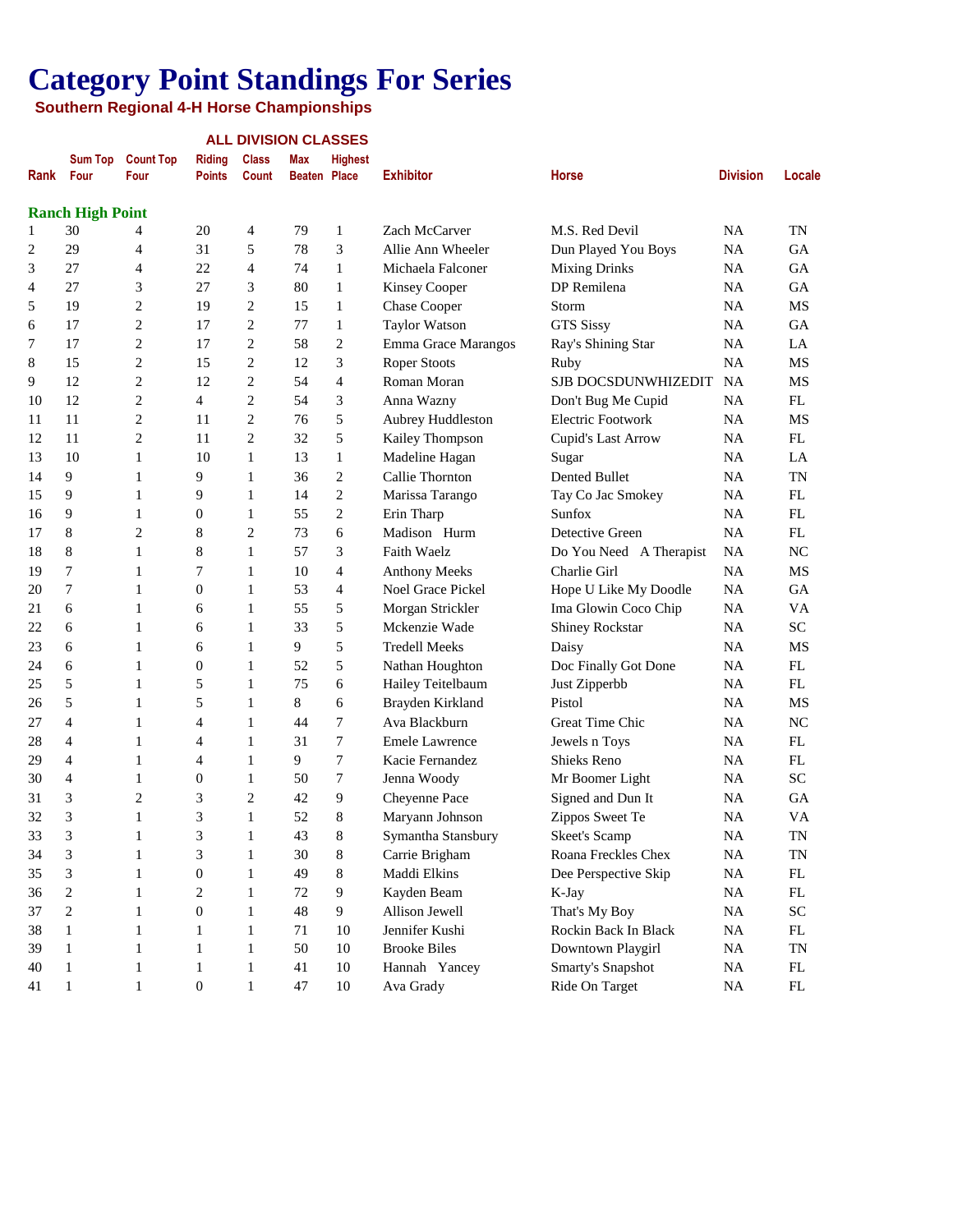|                |                          |                          |                                | <b>ALL DIVISION CLASSES</b>  |                                   |                |                        |                             |                 |           |  |
|----------------|--------------------------|--------------------------|--------------------------------|------------------------------|-----------------------------------|----------------|------------------------|-----------------------------|-----------------|-----------|--|
| Rank           | <b>Sum Top</b><br>Four   | <b>Count Top</b><br>Four | <b>Riding</b><br><b>Points</b> | <b>Class</b><br><b>Count</b> | <b>Max</b><br><b>Beaten Place</b> | <b>Highest</b> | <b>Exhibitor</b>       | <b>Horse</b>                | <b>Division</b> | Locale    |  |
|                | <b>Wesern High Point</b> |                          |                                |                              |                                   |                |                        |                             |                 |           |  |
| 1              | 30                       | 4                        | 21                             | 4                            | 75                                | $\mathbf{1}$   | Trae Kohn              | ImInItToWinIt               | NA              | <b>VA</b> |  |
| $\overline{c}$ | 27                       | $\overline{4}$           | 22                             | $\overline{4}$               | 77                                | $\overline{2}$ | Morgan Strickler       | Ima Glowin Coco Chip        | <b>NA</b>       | VA        |  |
| 3              | 25                       | 3                        | 18                             | 3                            | 78                                | 1              | Cheyenne Newton        | Cruise N Hotrod             | <b>NA</b>       | AL        |  |
| 4              | 24                       | 3                        | 24                             | 3                            | 73                                | 1              | Mollie Sipos           | Its hot on the range        | <b>NA</b>       | FL        |  |
| 5              | 21                       | 3                        | 17                             | 3                            | 76                                | $\overline{c}$ | Hailey Teitelbaum      | Just Zipperbb               | <b>NA</b>       | FL        |  |
| 6              | 18                       | 3                        | 8                              | 3                            | 60                                | 1              | Maranda Schones        | Image of a Queen            | <b>NA</b>       | OK        |  |
| 7              | 14                       | 3                        | 14                             | 3                            | 74                                | 5              | <b>Grace Douglas</b>   | Ive Got Mojo                | <b>NA</b>       | <b>TN</b> |  |
| 8              | 11                       | $\overline{c}$           | 8                              | $\overline{2}$               | 55                                | 3              | <b>Elizabeth Watts</b> | Details At Last             | <b>NA</b>       | FL        |  |
| 9              | 10                       | 1                        | 10                             | $\mathbf{1}$                 | 16                                | 1              | Allie Ann Wheeler      | Dun Played You Boys         | <b>NA</b>       | <b>GA</b> |  |
| 10             | 9                        | $\mathbf{1}$             | 9                              | $\mathbf{1}$                 | 15                                | $\overline{c}$ | Michaela Falconer      | <b>Mixing Drinks</b>        | NA              | GA        |  |
| 11             | 8                        | $\overline{c}$           | $\overline{c}$                 | $\overline{2}$               | 70                                | 5              | Ava Woody              | Zips Baby Doll              | NA              | <b>SC</b> |  |
| 12             | $\,$ 8 $\,$              | 1                        | 8                              | 1                            | 14                                | 3              | Carly Yero             | Mega Remedy                 | <b>NA</b>       | FL        |  |
| 13             | $\,$ 8 $\,$              | 1                        | $\boldsymbol{0}$               | 1                            | 58                                | 3              | <b>Taylor Antos</b>    | Zipsawatchin                | NA              | FL        |  |
| 14             | $\tau$                   | 1                        | $\overline{7}$                 | $\mathbf{1}$                 | 54                                | $\overline{4}$ | Kailey Thompson        | Cupid's Last Arrow          | NA              | FL        |  |
| 15             | $\tau$                   | 1                        | $\overline{7}$                 | 1                            | 13                                | $\overline{4}$ | Hannah Yancey          | Smarty's Snapshot           | <b>NA</b>       | <b>FL</b> |  |
| 16             | 6                        | 1                        | 6                              | $\mathbf{1}$                 | 12                                | 5              | Madison Jacob          | <b>Impulsive Miss Kitty</b> | NA              | LA        |  |
| 17             | 5                        | $\mathbf{1}$             | 5                              | $\mathbf{1}$                 | 51                                | 6              | Anna Sue Choat         | My Asset Looks Good         | NA              | AL        |  |
| 18             | 5                        | 1                        | 5                              | $\mathbf{1}$                 | 11                                | 6              | Kaylea Marionneaux     | Smarty Boy Ben              | <b>NA</b>       | LA        |  |
| 19             | 4                        | 1                        | 4                              | 1                            | 72                                | 7              | <b>Hailey Yeomans</b>  | <b>Bachelor N Blue</b>      | NA              | FL        |  |
| 20             | 4                        | 1                        | 4                              | 1                            | 50                                | $\tau$         | Telek Kozlowski        | Zipin In His Socks          | NA              | FL        |  |
| 21             | 4                        | 1                        | 4                              | 1                            | 10                                | $\tau$         | Chaislyn Blanchard     | Mini                        | <b>NA</b>       | LA        |  |
| 22             | 3                        | 1                        | 3                              | $\mathbf{1}$                 | 71                                | 8              | <b>Hannah Minchew</b>  | Ima Lazy Boy                | NA              | <b>GA</b> |  |
| 23             | 3                        | $\mathbf{1}$             | 3                              | $\mathbf{1}$                 | 50                                | 8              | Kaleigh Becton         | Leagues Magnum Force        | NA              | FL        |  |
| 24             | 3                        | 1                        | 3                              | $\mathbf{1}$                 | 9                                 | 8              | Cheyenne Pace          | Signed and Dun It           | <b>NA</b>       | <b>GA</b> |  |
| 25             | $\mathbf{2}$             | $\overline{c}$           | $\overline{c}$                 | $\overline{c}$               | 48                                | 10             | Dominique Palka        | Notice Shez Fancy           | NA              | FL        |  |
| 26             | $\mathbf{2}$             | $\mathbf{1}$             | $\overline{c}$                 | $\mathbf{1}$                 | 48                                | 9              | Logan Adams            | Graced By Impulse           | <b>NA</b>       | LA        |  |
| 27             | $\overline{2}$           | 1                        | $\overline{2}$                 | 1                            | 8                                 | 9              | Aleigh Jean            | Stay On Deck                | <b>NA</b>       | LA        |  |
| 28             | $\mathbf{2}$             | 1                        | $\overline{0}$                 | $\mathbf{1}$                 | 52                                | 9              | <b>Martina Essert</b>  | Johnny Be Perfect           | <b>NA</b>       | <b>VA</b> |  |
| 29             | $\mathbf{1}$             | 1                        | 1                              | 1                            | 69                                | 10             | Mia Pedrick            | Du Mac Arrific              | <b>NA</b>       | FL        |  |
| 30             | $\mathbf{1}$             | 1                        | 1                              | 1                            | $\overline{7}$                    | 10             | <b>Taylor Baker</b>    | Diamonds R Ruff             | <b>NA</b>       | <b>GA</b> |  |
| 31             | $\mathbf{1}$             | 1                        | $\overline{0}$                 | $\mathbf{1}$                 | 51                                | 10             | Maryann Johnson        | Zippos Sweet Te             | <b>NA</b>       | VA        |  |